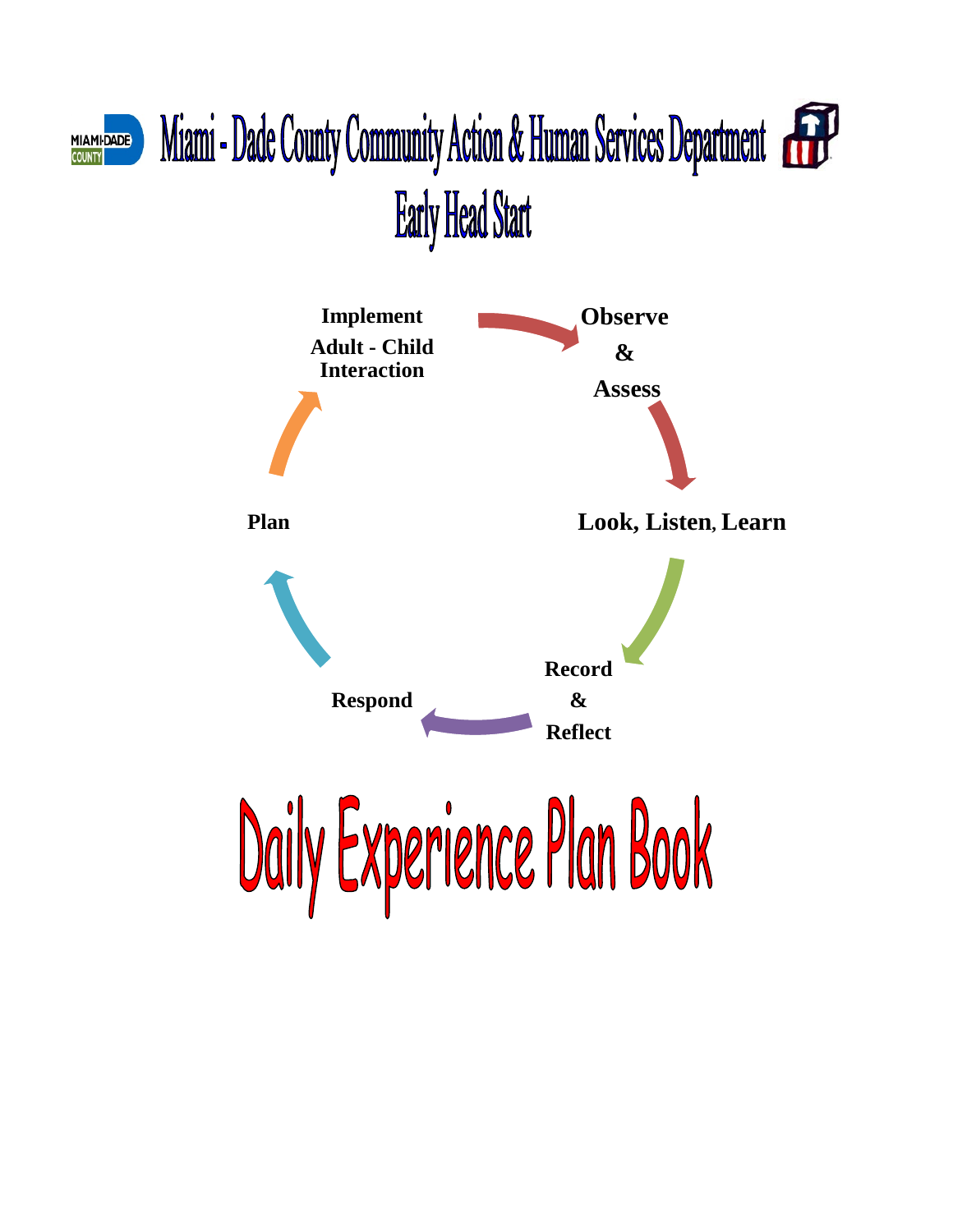

### Miami-Dade County Community Action & Human Services Department (CAHSD) Head Start/Early Head Start

#### **Miami-Dade County Mission Statement**

Delivering Excellence Every Day

#### **Community Action & Human Services Department Mission Statement**

To empower economically disadvantaged individuals through the provision of comprehensive social services to attain self – sufficiency, function independently and to lead productive lives.

#### **Head Start/Early Head Start Mission Statement**

To develop the social competency of young children, promote school readiness, and to serve as a catalyst to empower families for growth and change.

#### **Head Start/Early Head Start Management Philosophy**

Put children and families first. Strive for excellence. Project a professional attitude. Treat everyone with respect.

#### **Head Start/Early Head Start Values**

We believe children are our primary focus.

We believe each child and family is unique.

We believe in the beauty, value and contribution of each child and their family.

We believe that the home culture and language contribute greatly to healthy personal and social identity and self-esteem.

We believe in creating and maintaining environments that are welcoming and culturally affirming for children, families and staff.

We believe in working collaboratively with parents, demonstrating respect, openness and honesty.

We believe Miami-Dade County has a unique multi-cultural heritage. We reflect and value this in all aspects of our work with children and families.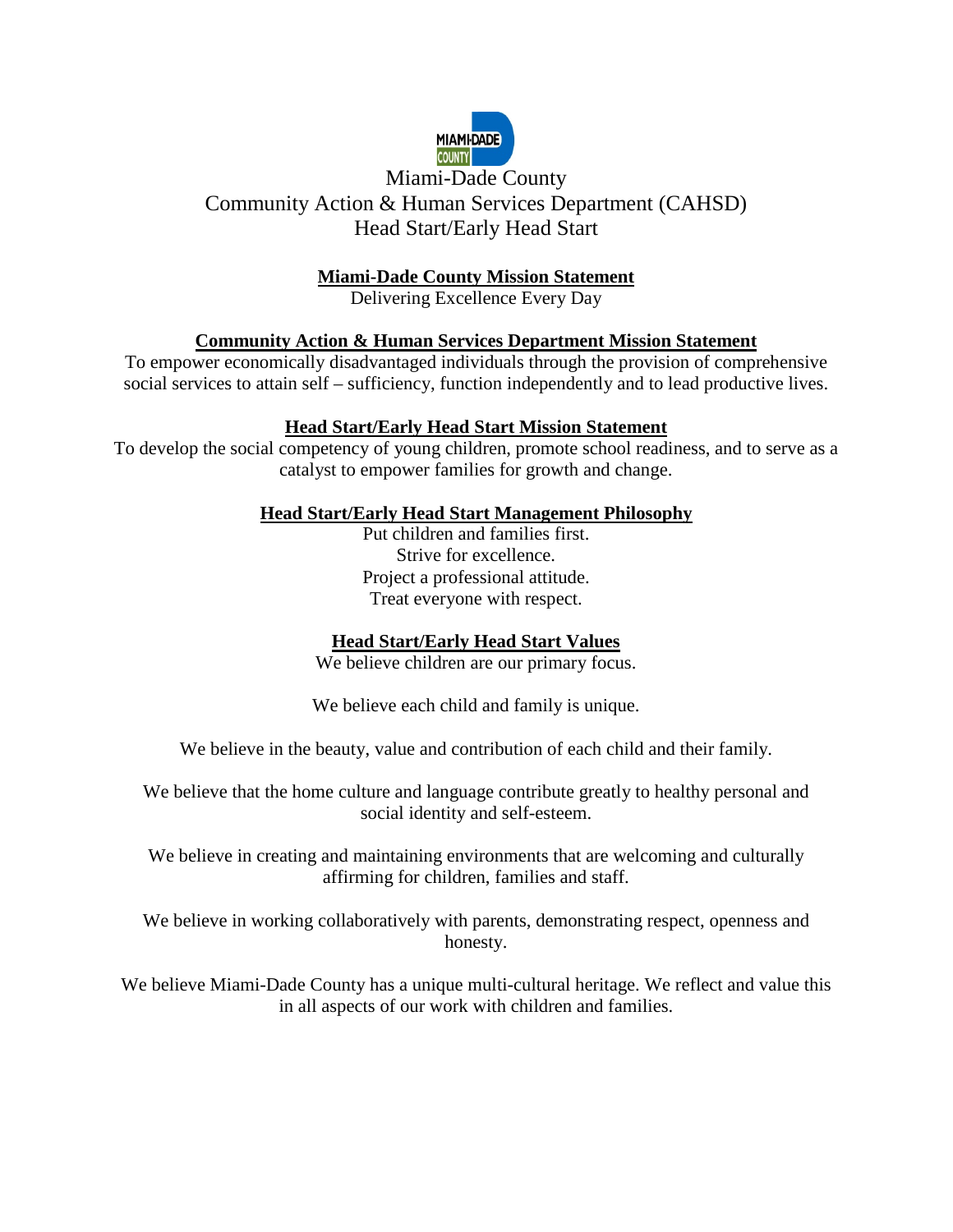# Daily Experience Plan Book

Primary Caregiver:

\_\_\_\_\_\_\_\_\_\_\_\_\_\_\_\_\_\_\_\_\_\_\_\_

Primary Caregiving Group:

\_\_\_\_\_\_\_\_\_\_\_\_\_\_ \_\_\_\_\_\_\_\_\_\_\_\_\_

\_\_\_\_\_\_\_\_\_\_\_\_\_\_ \_\_\_\_\_\_\_\_\_\_\_\_\_

Center:

Room:

\_\_\_\_\_\_\_\_\_\_\_\_

\_\_\_\_\_\_\_\_\_\_\_\_

Program Year:

\_\_\_\_\_\_\_\_\_\_\_\_\_\_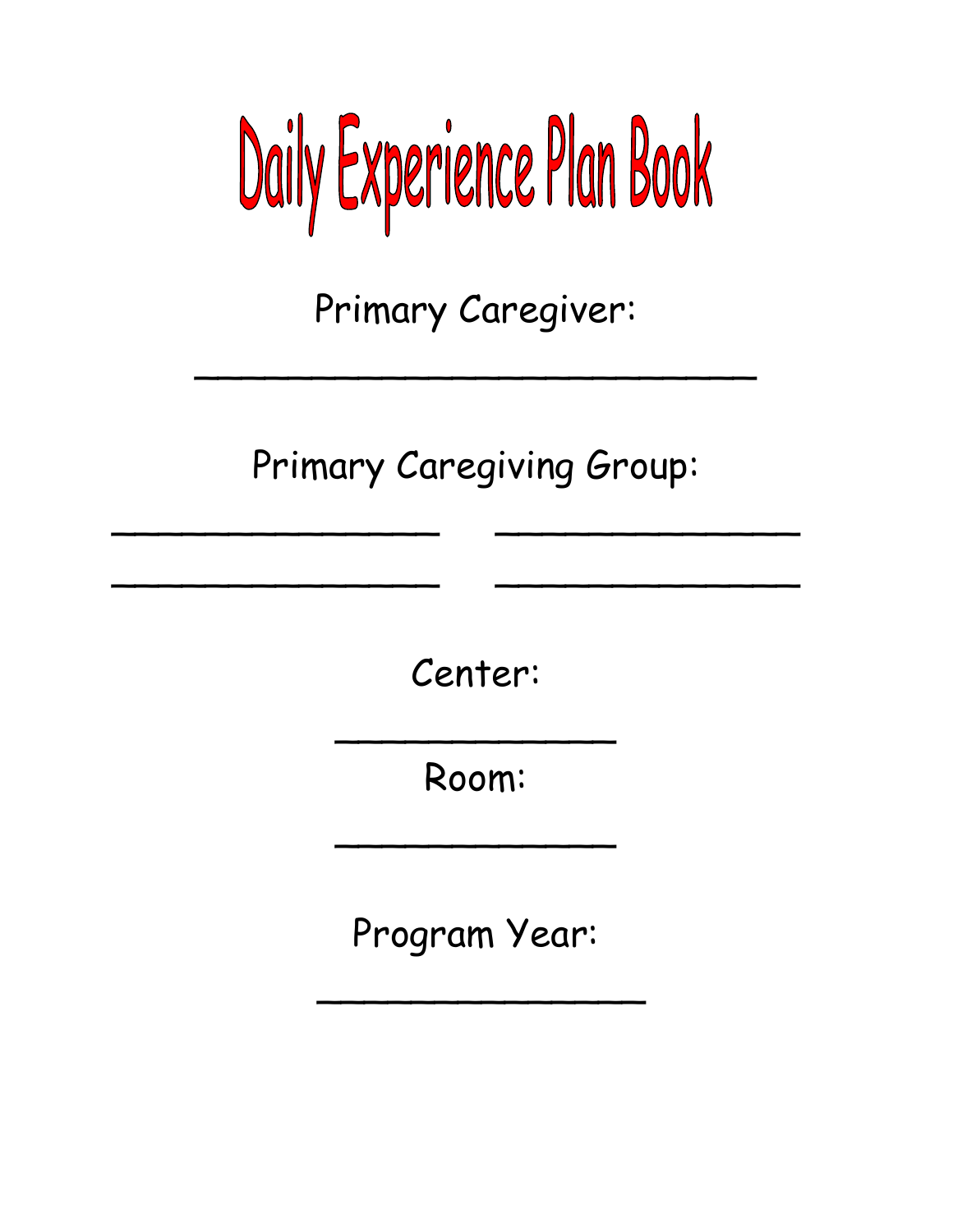#### Early Head Start (EHS) Daily Experience Plan

- 1. Each Primary Caregiver will complete the Daily Experience Plans for the four (4) children in their Primary Caregiving group.
- 2. Target School Readiness Goals/Objectives must be listed weekly. **An abbreviation on the School Readiness Goal is accepted. Example: CGK2**
- 3. Indoor and outdoor opportunities for exploration and discovery will be planned on a daily basis. Activities will be based on observations of children's interests and developmental skills.
- 4. Every child enrolled in EHS will have an Individualized Indoor Opportunity each week.
- 5. Daily, primary caregivers will document a minimum of (2) two planned transition strategies to implement with children.
- 6. Weekly, primary caregivers will make changes to the environment based on their observations of the children. These changes include the addition or rotation of materials, or changes to the physical arrangement of the classroom, focusing on children's interests and developmental levels.
- 7. Weekly, a minimum of one (1) activity will be planned for each of the following aspects of Early Head Start educational opportunities: health and safety, mental health, and nutrition.
- 8. A minimum of two (2) family engagement activities and documentation will be included each week.
- 9. Caregiver notes will include a discussion of successes and challenges, ideas for the following week, and supplies needed for educational and exploration opportunities.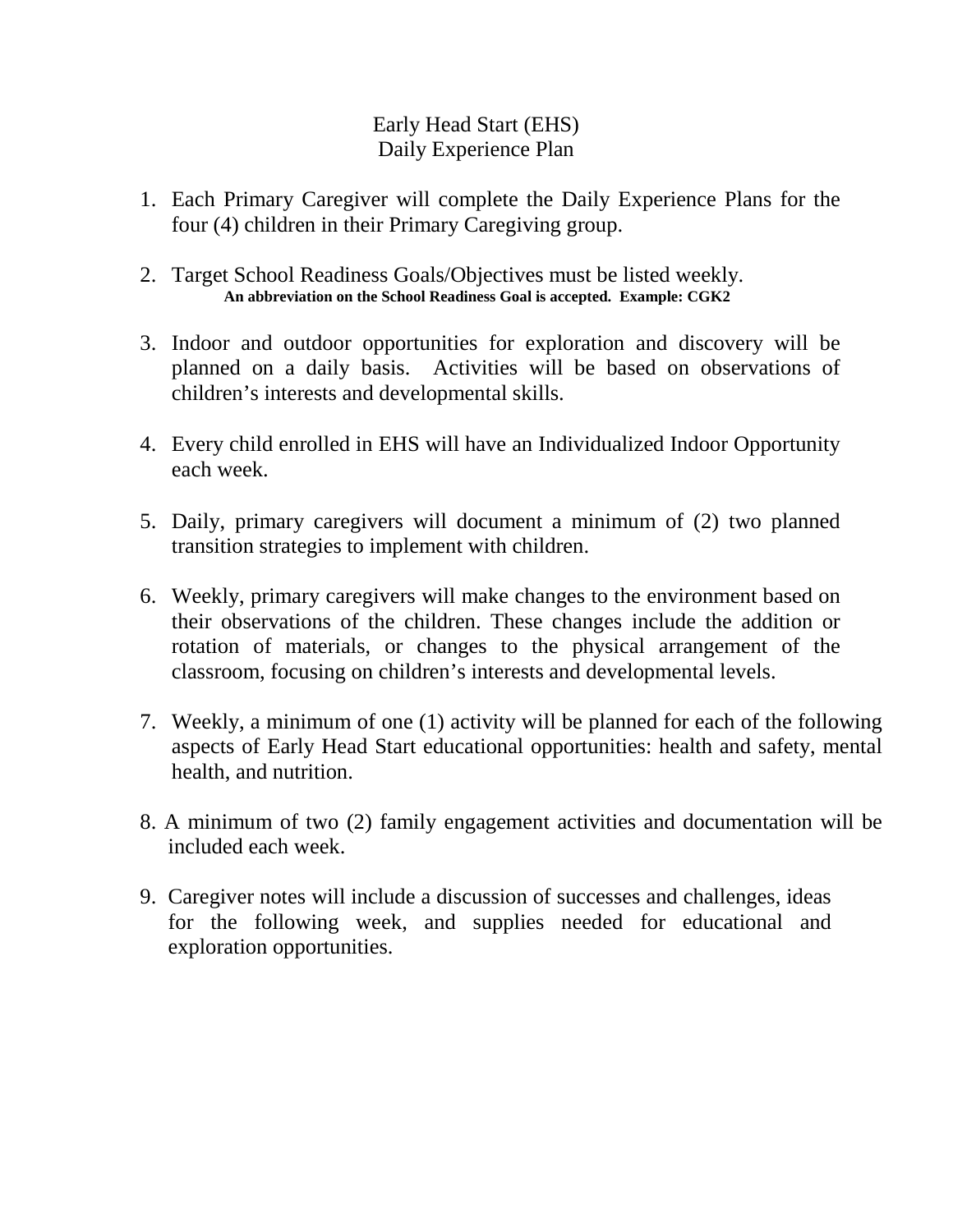| <b>Developmental Domain</b>             | <b>Infant/Toddler Goals</b>                                                                                                                                                                                                                                                              |  |  |
|-----------------------------------------|------------------------------------------------------------------------------------------------------------------------------------------------------------------------------------------------------------------------------------------------------------------------------------------|--|--|
| <b>Social and Emotional Development</b> | 1. Children will develop and engage in<br>positive relationships and interactions<br>with adults.<br>2. Children will begin to develop and<br>demonstrate some control over their<br>feelings and behaviors.                                                                             |  |  |
| <b>Language and Literacy</b>            | 1. Children will demonstrate receptive and<br>expressive language skills and<br>communication strategies.<br>2. Children will hear and distinguish the<br>sounds and rhythms of language.                                                                                                |  |  |
| <b>Approaches to Learning</b>           | 1. Children will demonstrate flexibility,<br>interest, curiosity, and eagerness in<br>exploring the world around them.<br>2. Children will demonstrate persistence in<br>learning.                                                                                                       |  |  |
| <b>Cognition and General Knowledge</b>  | 1. Children will learn and begin to use math<br>concepts during daily routines and<br>experiences.<br>2. Children will use all of their senses to<br>investigate their environment to discover<br>what objects and people do, how things<br>work and how they can make things<br>happen. |  |  |
| <b>Physical Health and Development</b>  | 1. Children will develop control of large<br>muscles for movement, navigation and<br>balance.<br>2. Children will develop control of small<br>muscles for manipulation and<br>exploration.<br>3. Infants and toddlers will learn and begin<br>to demonstrate healthy and safe habits.    |  |  |

#### **Miami-Dade County CAHSD Early Head Start School Readiness Goals**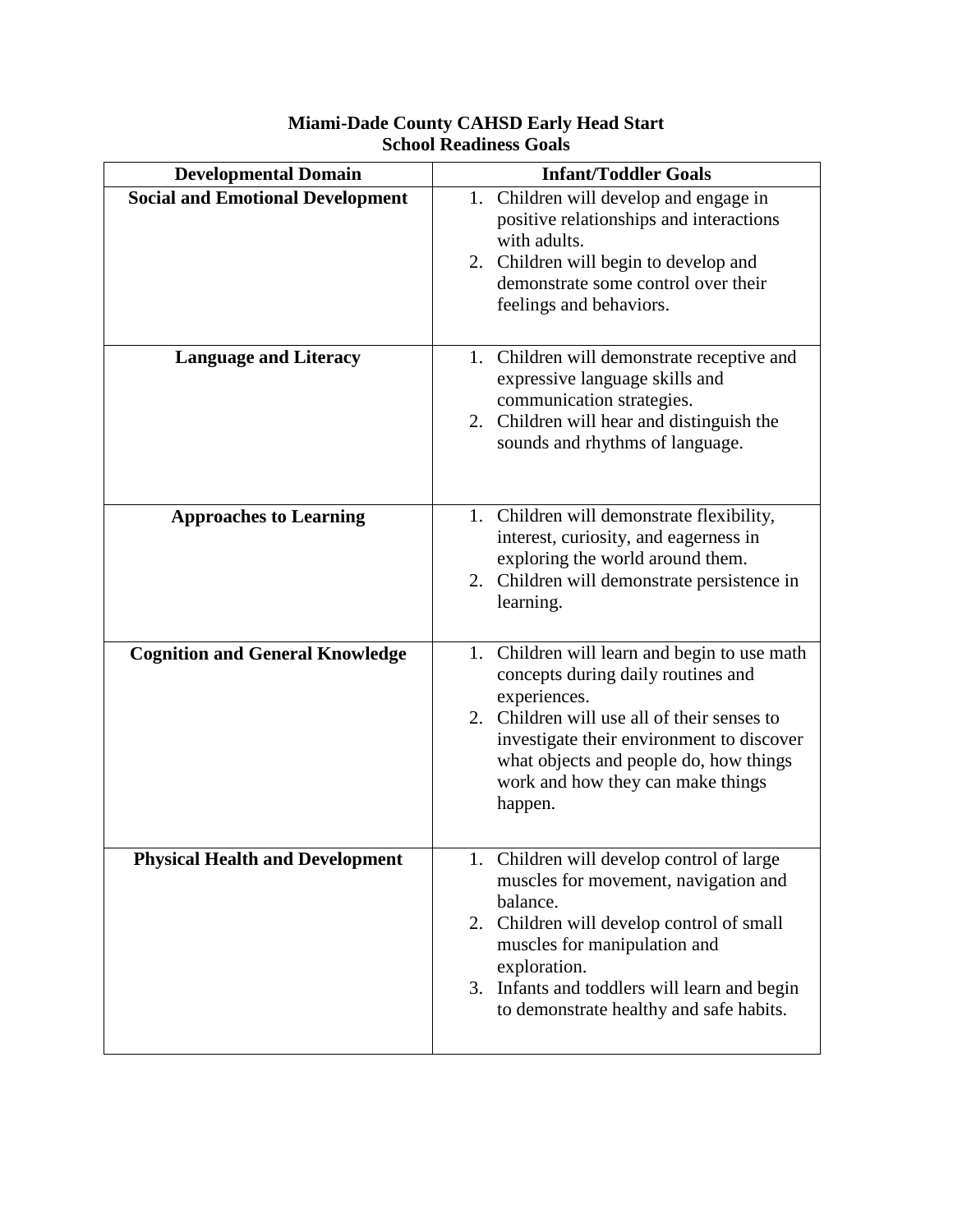#### **Miami-Dade County CAHSD Early Head Start Individual Child Planning Form**

|                                                     | <b>Week Of</b>                                     |
|-----------------------------------------------------|----------------------------------------------------|
| Child:                                              | Child:                                             |
| <b>Current Observations:</b>                        | <b>Current Observations:</b>                       |
| <b>Galileo Domain:</b>                              | <b>Galileo Domain:</b>                             |
| <b>Plans:</b>                                       | <b>Plans:</b>                                      |
| 0-8mths<br>8-18mths 18-24mths<br>$2-3yr.$<br>Child: | 0-8mths 8-18mths 18-24mths<br>$2 - 3yr.$<br>Child: |
| <b>Current Observations:</b>                        | <b>Current Observations:</b>                       |
| <b>Galileo Domain:</b>                              | <b>Galileo Domain:</b>                             |
| <b>Plans:</b>                                       | <b>Plans:</b>                                      |
| 8-18mths 18-24mths<br>$2-3yr.$<br>$0-8$ mths        | $0-8$ mths<br>8-18mths 18-24mths<br>$2-3yr.$       |